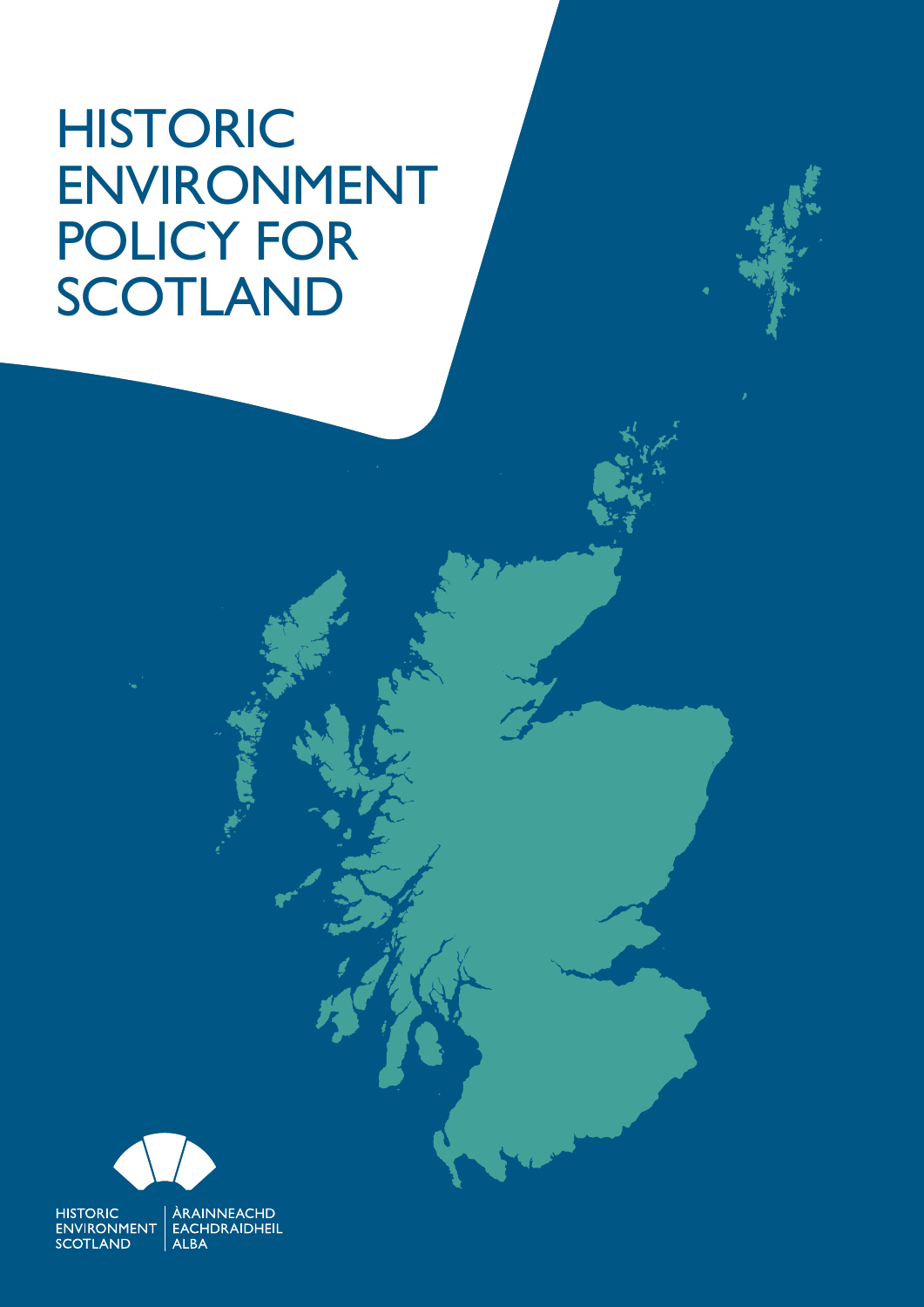### **CONTENTS**

| Words and phrases used in this policy 4                       |  |
|---------------------------------------------------------------|--|
|                                                               |  |
|                                                               |  |
| How has HEPS been developed? 8                                |  |
| <b>Policies for managing</b>                                  |  |
| What are the challenges and<br>opportunities for the historic |  |

| Understanding and recognition $13$                       |  |
|----------------------------------------------------------|--|
|                                                          |  |
|                                                          |  |
| Delivery and monitoring 17                               |  |
| <b>Sources of further</b><br>information and guidance 18 |  |



© Historic Environment Scotland 2019 You may re-use this information (excluding logos and images) free of charge in any format or medium, under the terms of the Open Government Licence v3.0 except where otherwise stated.

To view this licence, visit http://nationalarchives.gov.uk/doc/opengovernment-licence/version/3/ or write to the Information Policy Team, The National Archives, Kew, London TW9 4DU, or email: psi@nationalarchives.gov.uk

Where we have identified any third party copyright information you will need to obtain permission from the copyright holders concerned. Any enquiries regarding this document should be sent to us at: **Historic Environment Scotland** Longmore House Salisbury Place Edinburgh EH9 1SH +44 (0) 131 668 8600 www.historicenvironment.scot

You can download this publication from our website at www.historicenvironment.scot

Published May 2019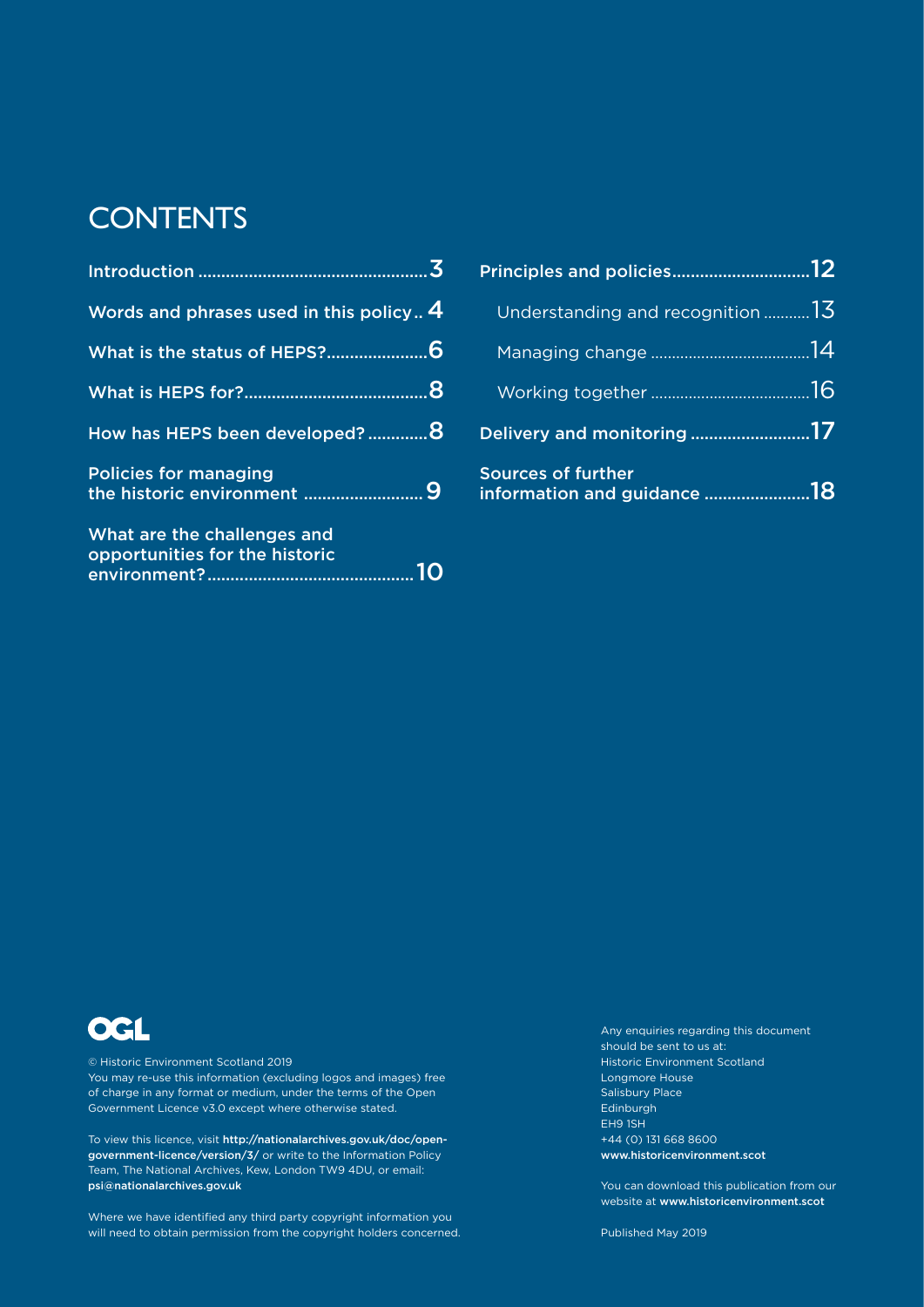### **INTRODUCTION**

The historic environment is our surroundings as they have been shaped, used and valued by people in the past, and continue to be today. It is central to our everyday lives and our sense of place, identity and wellbeing.

It is wide-ranging – including natural and built features – and it can be valued for both its tangible and intangible aspects.

The principles and policies that make up the Historic Environment Policy for Scotland (HEPS) help us to care collectively for this precious resource as we work towards a shared vision:

# $\beta\beta$

Scotland's historic environment is understood and valued, cared for and protected, enjoyed and enhanced. It is at the heart of a flourishing and sustainable Scotland and will be passed on with pride to benefit future generations" **OUR PLACE IN TIME**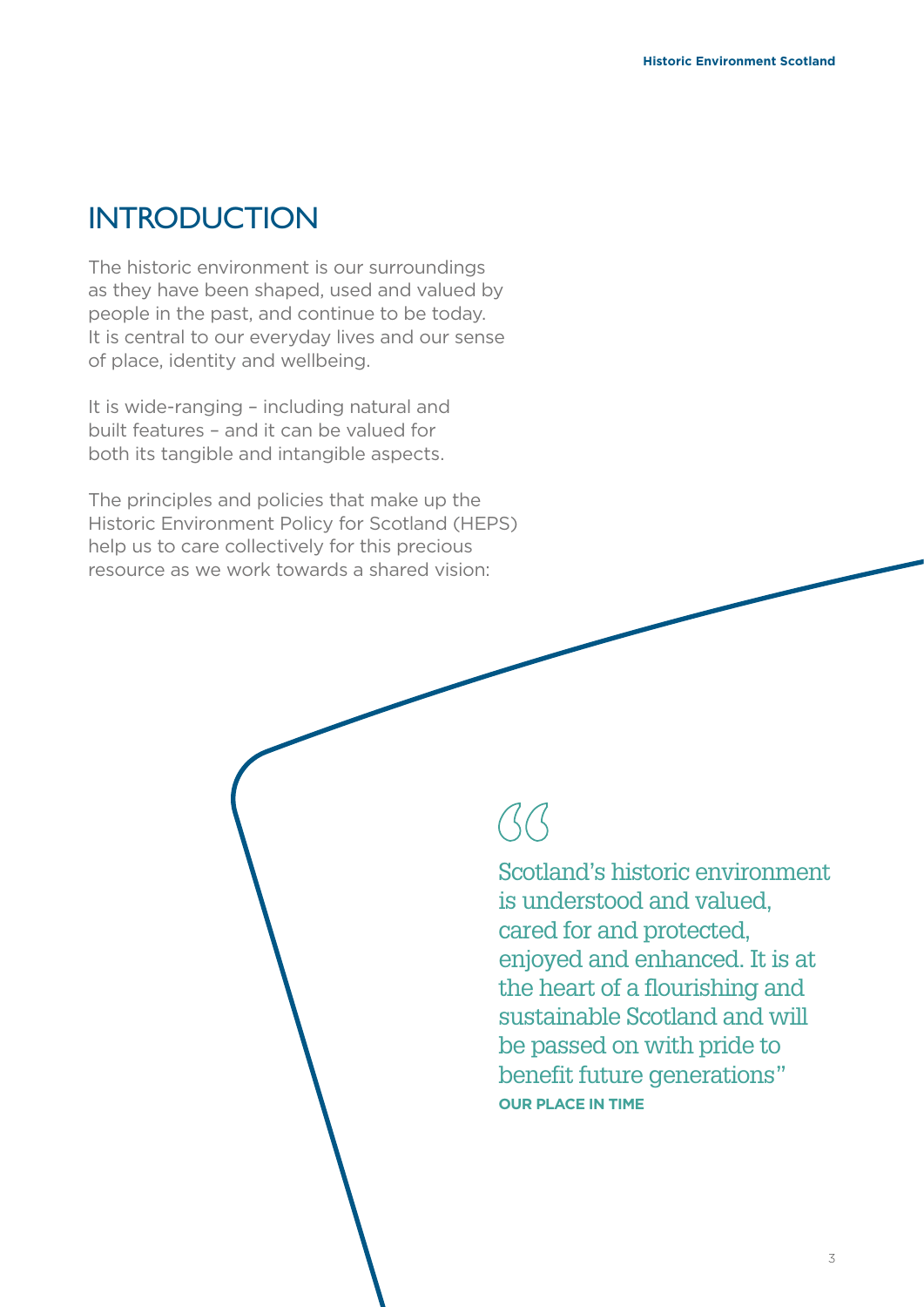### WORDS AND PHRASES USED IN THIS POLICY

These are definitions of terms and phrases as they are used in this policy, to ensure that we are all using them in the same way. Some of the following definitions have been adopted from other sources (named in brackets).

#### asset

An asset (or 'historic asset' or 'heritage asset') is a physical element of the historic environment – a building, monument, site, place, area or landscape identified as having cultural significance.

#### community

A community is a group of people connected by location or by a common interest.

#### *community of place*

A community of place, or placebased community, is a group of people connected because of where they live, work, visit or otherwise spend a large amount of time. It can also refer to a group of people connected to a particular geographic location.

#### *communities of*

*practice and interest* Communities of practice are groups of people who share a concern or a passion for a place or something they do. A community of interest is a group of people who identify with or share a similar interest or experience.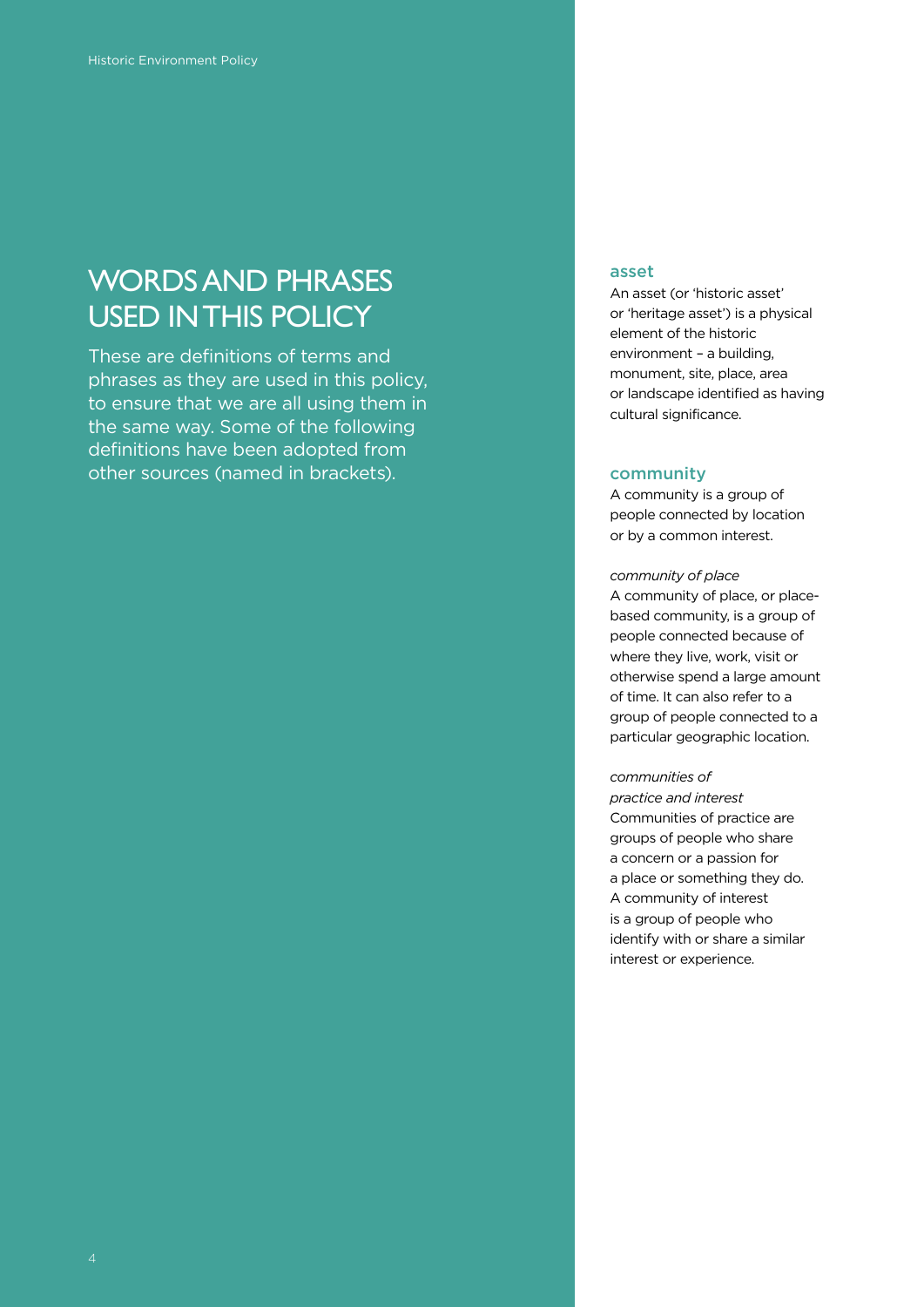#### cultural heritage

Cultural heritage is an expression of the ways of living developed by a community and passed on from generation to generation. It can include customs, practices, places, objects, artistic expressions and values, aesthetic, historic, scientific, social or spiritual aspects. *(ICOMOS 2002)*

#### cultural significance

Cultural significance means aesthetic, historic, scientific or social value for past, present or future generations. Cultural significance can be embodied in a place itself, its fabric, setting, use, associations, meanings, records, related places and related objects. *(Australia ICOMOS Burra Charter 2013)*

#### decision-maker

A decision-maker for the historic environment is anyone who has a role or interest in making decisions that might affect it. In this context the term often refers to planning authorities, but it could also mean individuals, public- or privatesector organisations, Ministers, communities or developers. The decisions might be about land use, funding, alterations to a building, site or place, or longterm strategies.

#### historic environment

The historic environment is 'the physical evidence for human activity that connects people with place, linked with the associations we can see, feel and understand'. *(Our Place in Time, the Historic Environment Strategy for Scotland)*

#### impact

The effect of changes on the historic environment is often referred to as the impact. This can be neutral, positive or negative. There can be impact on the physical elements of a place or on its setting, if its surroundings are changed so that our understanding, appreciation or experience is altered. Changes in the historic environment can also affect people's associations with a place or its setting, and their responses to it.

#### mitigation

Mitigation refers to ways in which we can minimise the impact on the historic environment, avoid it, or make it less damaging. Sometimes it is possible to offset the impact, compensating for it through positive actions.

#### place

Place can refer to the environment in which we live, the people that inhabit these spaces and the quality of life that comes from the interaction of people and their surroundings. Architecture, public space and landscape are central to this. *(Creating Places: A Policy Statement on Architecture and Place for Scotland)*

#### planning system

The planning system is the process by which local and national government bodies make decisions about how and where development should take place. Change to some designated sites and places is also managed through separate consent regimes.

#### sustainable development

Sustainable development is development that meets the needs of the present without compromising the ability of future generations to meet their own needs. *(World Commission on Environment and Development)*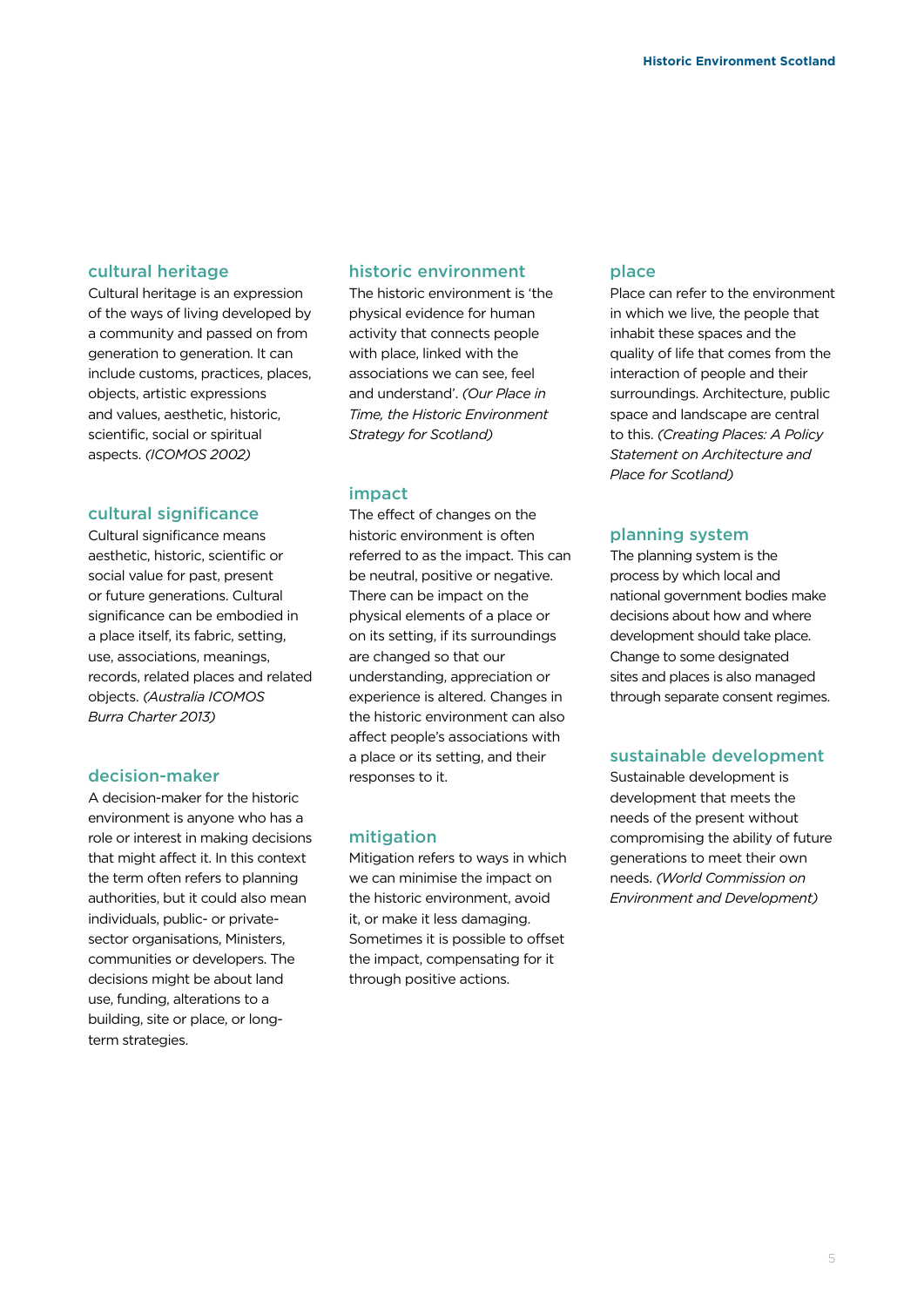### WHAT IS THE STATUS OF HEPS?

HEPS is a policy statement directing decision-making that affects the historic environment. It is non-statutory, which means that it is not required to be followed as a matter of law or statute. It is relevant to a wide range of decision-making at national and local levels. It is supported by detailed policy and guidance.

HEPS should be taken into account whenever a decision will affect the historic environment. This includes in plans and policies that deal with funding decisions or estate management, or other specific topics such as agriculture or energy. It is also a material consideration for planning proposals that might affect the

historic environment, and in relation to listed building consent and scheduled monument consent ('material consideration' means that decision-makers should take it into account when coming to a decision). Decisions on scheduled monument consent are made in line with Historic Environment Scotland's policy for determining consents at scheduled monuments (see 'Sources of further information and guidance').

The Scottish Government produces national policies for addressing land use matters and decisions. HEPS sits alongside these policies, and should be used with them.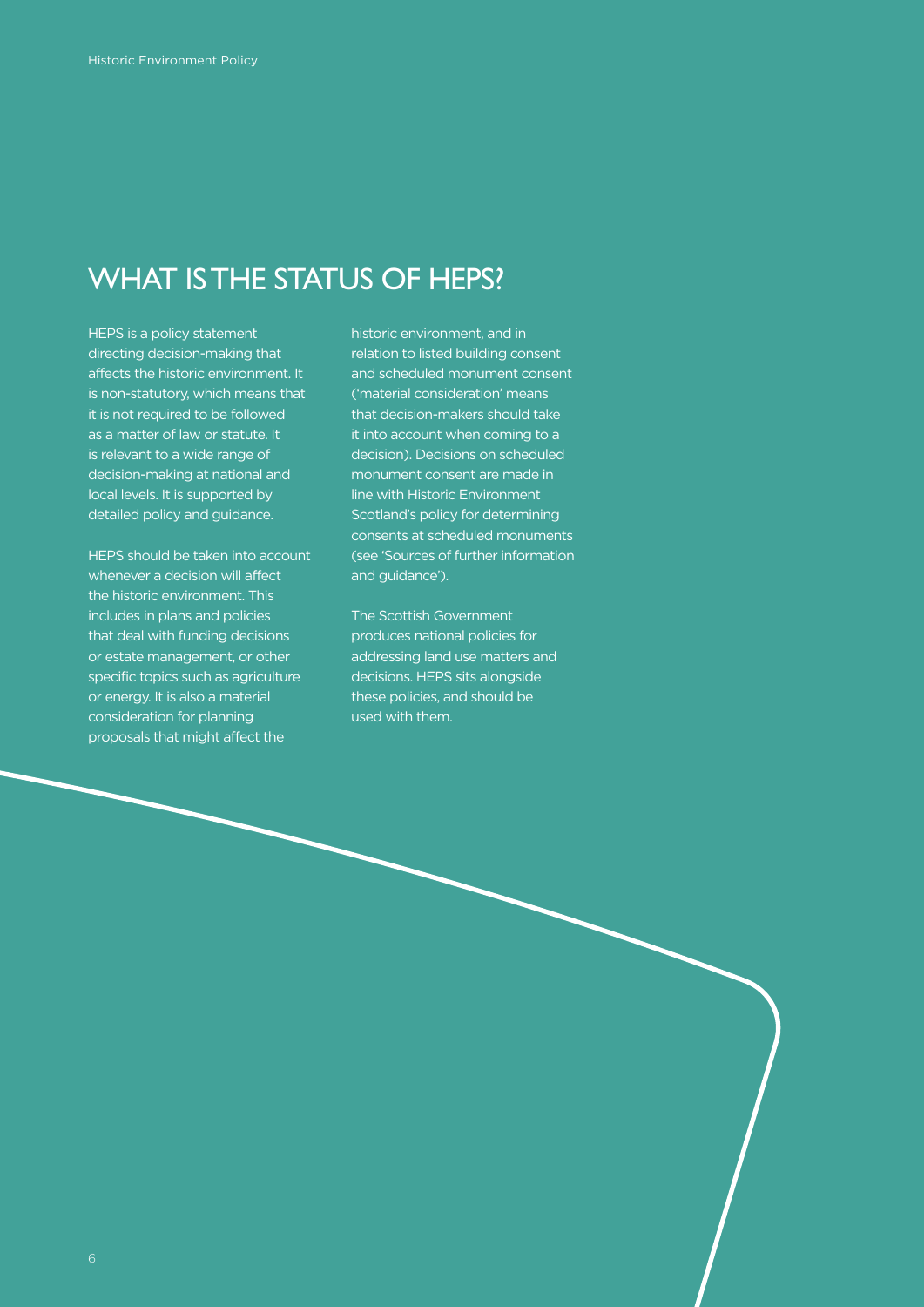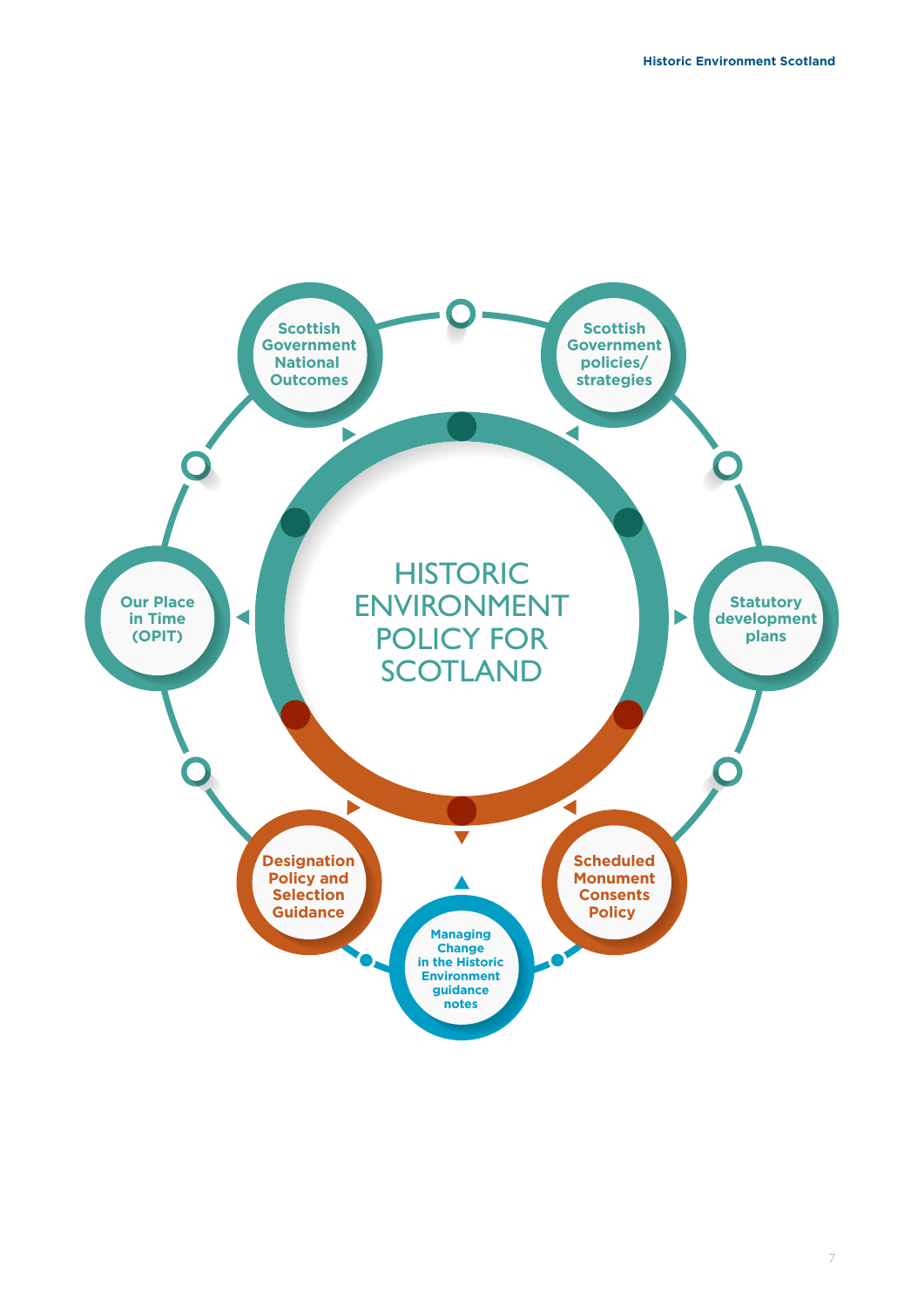### WHAT IS HFPS FOR?

HEPS is designed to support and enable good decisionmaking about changes to the historic environment. Good decision-making takes into account all aspects of the historic environment and the different ways people value it. Good decision-making is transparent and open to challenge, and recognises that a wide range of factors can affect the historic environment in different ways. Changes might support its long-term survival, impact on its current management or even give us new information to improve our understanding of it.

HEPS sets out a series of principles and policies for the recognition, care and sustainable management of the historic environment. It promotes a way of understanding the value of the historic environment which is inclusive and recognises different views. It encourages consistent, integrated management and decision-making to support positive outcomes for the people of Scotland. It also supports everyone's participation in decisions that affect the historic environment.

By doing these things, HEPS helps to deliver the vision and aims of *Our Place in Time*. It takes into account principles that the UK and Scottish governments have agreed to in international charters and conventions on cultural heritage and landscape.

### HOW HAS HEPS BEEN DEVELOPED?

HEPS is for everyone who cares about decisions that affect the historic environment. This includes the people who make the decisions, as well as the people affected by or interested in them.

The policy has been developed using current research as well as established views about how to care for the historic environment. It also draws upon previous policy documents and related policy areas that affect or are affected by the historic environment.

HEPS has also been informed by work undertaken by HES to understand what the historic environment means to the people of Scotland. HES did this by listening to people's views on how to look after and manage the historic environment. These conversations have shaped this policy document.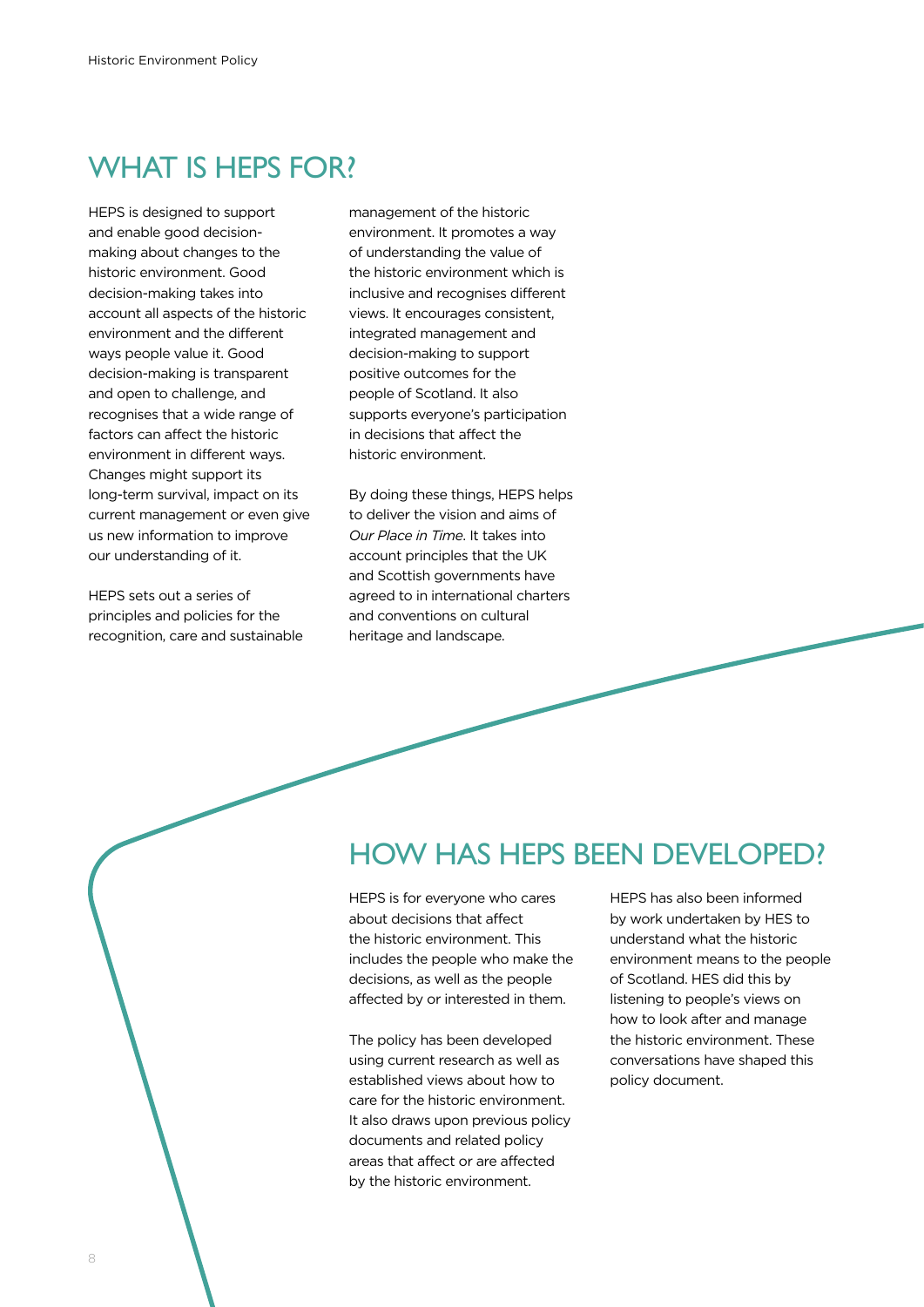### POLICIES FOR MANAGING THE HISTORIC ENVIRONMENT

#### HEP<sub>1</sub>

Decisions affecting any part of the historic environment should be informed by an inclusive understanding of its breadth and cultural significance.

#### HEP2

Decisions affecting the historic environment should ensure that its understanding and enjoyment as well as its benefits are secured for present and future generations.

#### HEP3

Plans, programmes, policies and strategies, and the allocation of resources, should be approached in a way that protects and promotes the historic environment.

If detrimental impact on the historic environment is unavoidable, it should be minimised. Steps should be taken to demonstrate that alternatives have been explored, and mitigation measures should be put in place.

#### HEP4

Changes to specific assets and their context should be managed in a way that protects the historic environment. Opportunities for enhancement should be identified where appropriate.

If detrimental impact on the historic environment is unavoidable, it should be minimised. Steps should be taken to demonstrate that alternatives have been explored, and mitigation measures should be put in place.

#### HEP5

Decisions affecting the historic environment should contribute to the sustainable development of communities and places.

#### HEP6

Decisions affecting the historic environment should be informed by an inclusive understanding of the potential consequences for people and communities. Decision-making processes should be collaborative, open, transparent and easy to understand.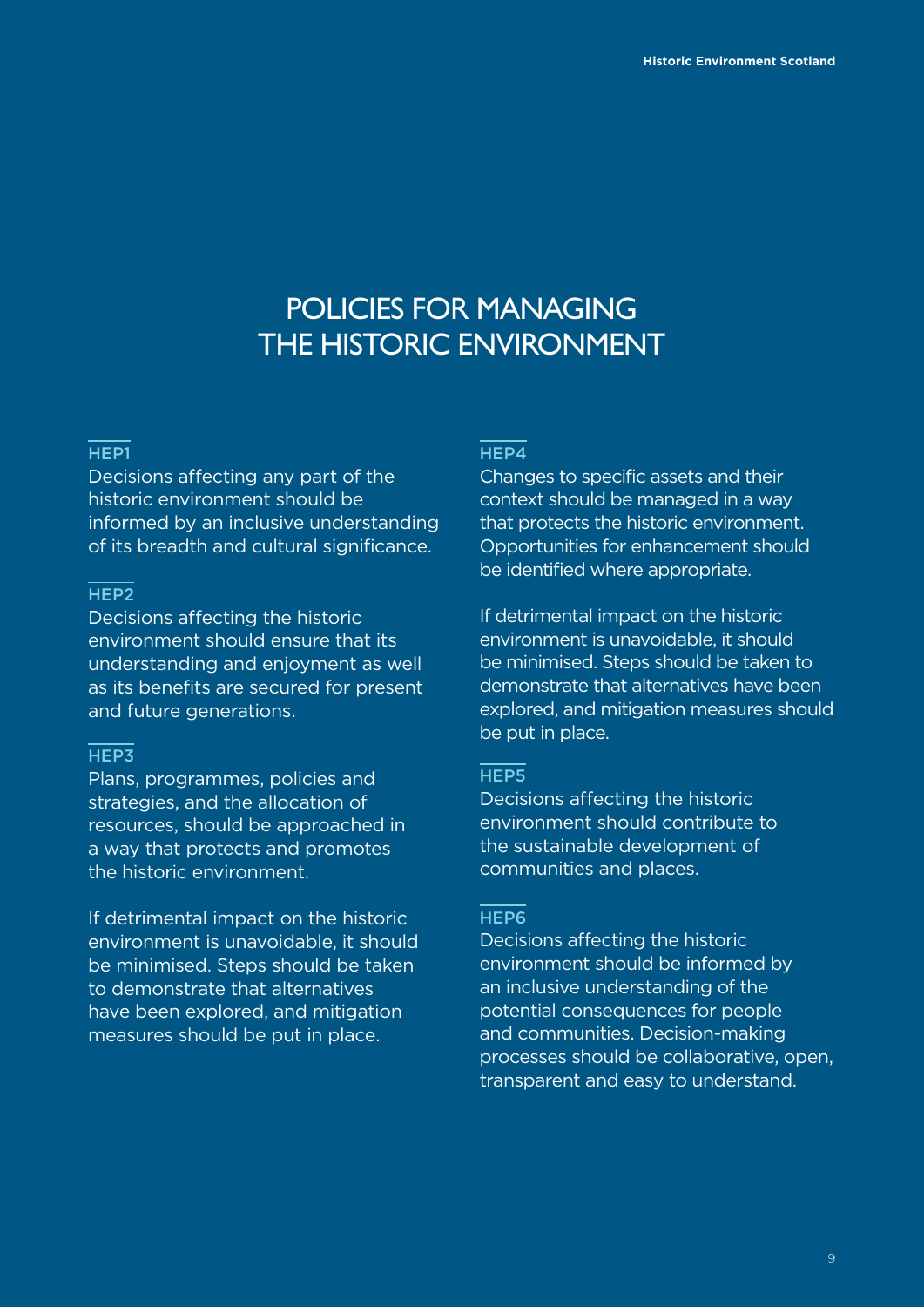### WHAT ARE THE CHALLENGES AND **OPPORTUNITIES** FOR THE HISTORIC ENVIRONMENT?

#### LAND MANAGEMENT

Land management affects much of the historic environment. Changes to agricultural and land use policies and practice can have a significant impact.

C

OP

### There are a number of challenges and opportunities that affect how we understand, manage and care for the historic environment.

Decision-making has to be sufficiently flexible and adaptable to deal with wideranging and ongoing changes in society and the environment.

Good decisions will aim to achieve the best possible outcome for the historic environment and maximise its benefits.

#### DIVERSITY, EQUALITY AND ACCESS

CREATING AND MAINTAINING PLACES The changing places where we live, work and play, and the ways we understand and relate to them, are among the wide range of factors that affect our wellbeing. The historic environment plays a key part in making good places.

Established ways of recognising and managing the historic environment haven't always reflected our whole society. It is important to talk about the past in a way that recognises its diversity. The historic environment should be accessible and inclusive, providing a source of inspiration, enjoyment and learning for all.

#### ROLES AND RESPONSIBILITIES

Taking care of the historic environment is a shared responsibility. Sometimes the interests of different groups and individuals overlap, and this can cause confusion and tension about roles and responsibilities.

#### FUNDING

Some historic places and sites will rely on external funding. There are difficult choices to be made about where to spend available money, and opportunities to think creatively about approaches to funding.

#### SUSTAINABLE TOURISM

Tourism brings huge benefits to the wider economy and can provide financial resources for looking after historic sites and buildings. High visitor numbers can also affect the sites themselves, sometimes creating management challenges.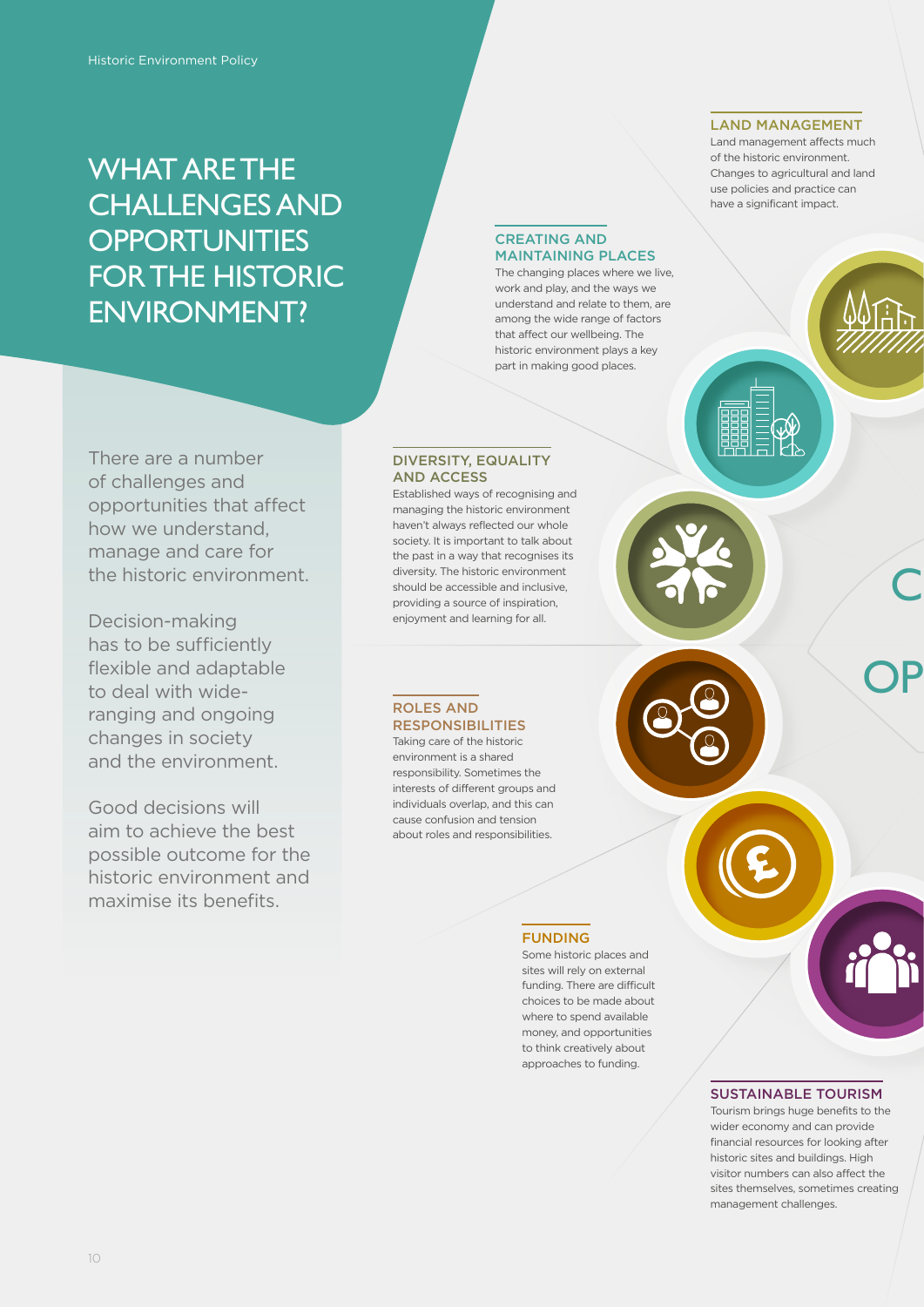#### CLIMATE CHANGE

Climate change and the effort required to mitigate and adapt to its effects have a significant impact on the historic environment. We are still working as a society to understand this impact.

**HALLENGES** 

**ORTUNITIES** 

AND

#### SOCIETAL CHANGE

Our communities and lifestyles are changing; our population is ageing and shifting. This can have an impact on the historic environment, changing how we interact with it and value it.

#### INTANGIBLE CULTURAL **HERITAGE**

Established ways of managing the historic environment are often based around physical structures such as buildings and monuments – but the historic environment is made up of both intangible and tangible cultural elements.

#### A HOLISTIC APPROACH TO THE ENVIRONMENT

All of our landscapes – rural and urban – are part of the historic environment. Established ways of managing them don't always recognise that natural and cultural benefits and outcomes are often interdependent.

#### ECONOMIC CHANGE

Changes to the economy, whether positive or negative, have an impact on the historic environment and how it is looked after and managed. The historic environment contributes to our economy and can be a source of sustainable growth.

#### **COMMUNITY** PARTICIPATION AND EMPOWERMENT

Decisions about the historic environment have an impact on people and communities. Empowering communities and broadening participation improves outcomes for people and for the historic environment.

#### SKILLS AND CAPACITY

Good management relies on decisionmakers having access to the right skills, expertise and capacity to look after the historic environment and make informed decisions.

#### REGULATORY CHANGE

Changes to a wide range of laws and regulations can affect the management of the historic environment. It can be hard to predict and fully understand the impact of these changes.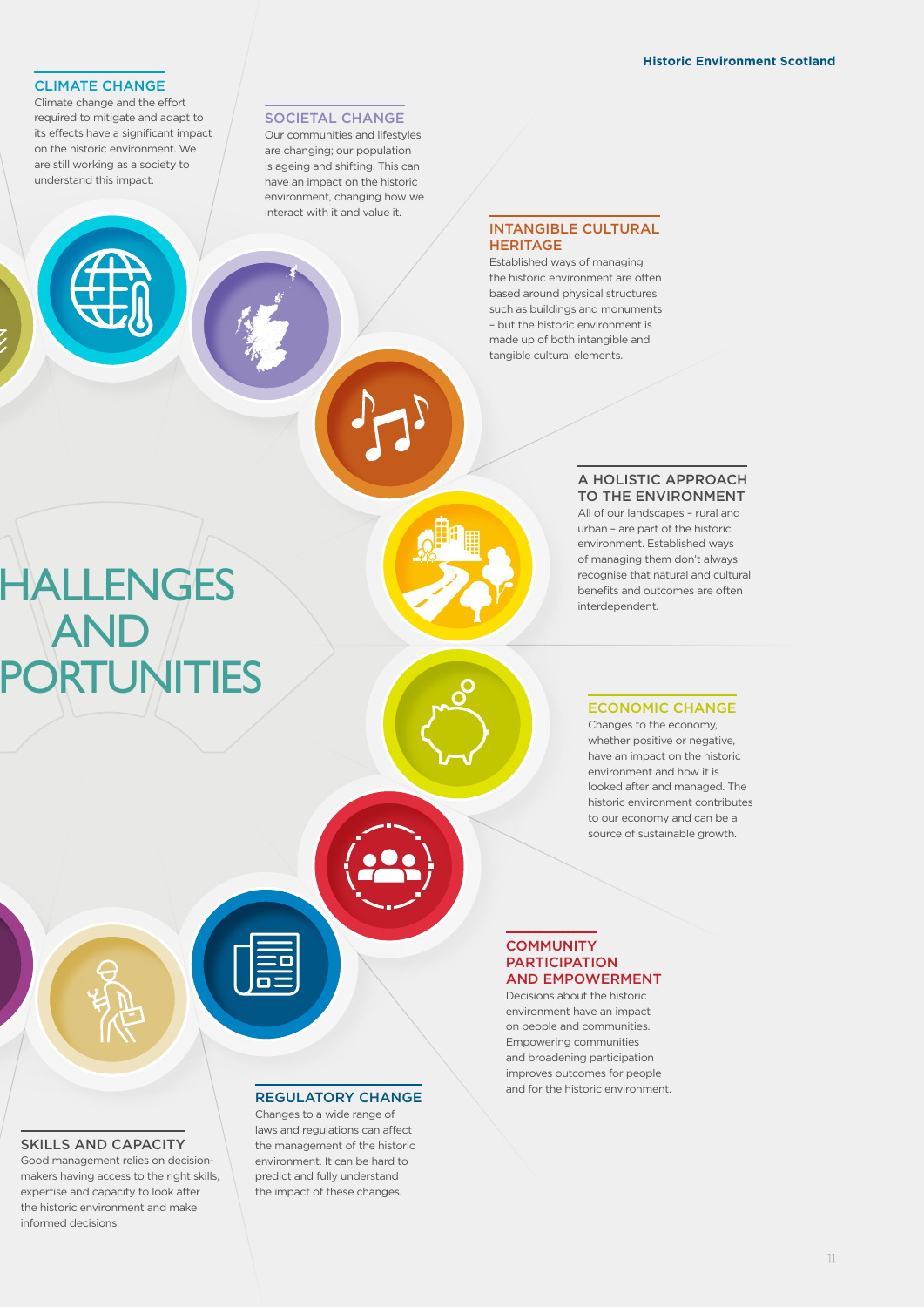# POLICIES AND **PRINCIPLES**

The following policies and core principles set out HES's understanding of how the historic environment should be managed and how to apply these principles.

The principles in this document are the fundamental ideas that underpin desirable and positive outcomes for the historic environment. These principles are the basis for the policies outlined here. The policies describe how the principles should be implemented.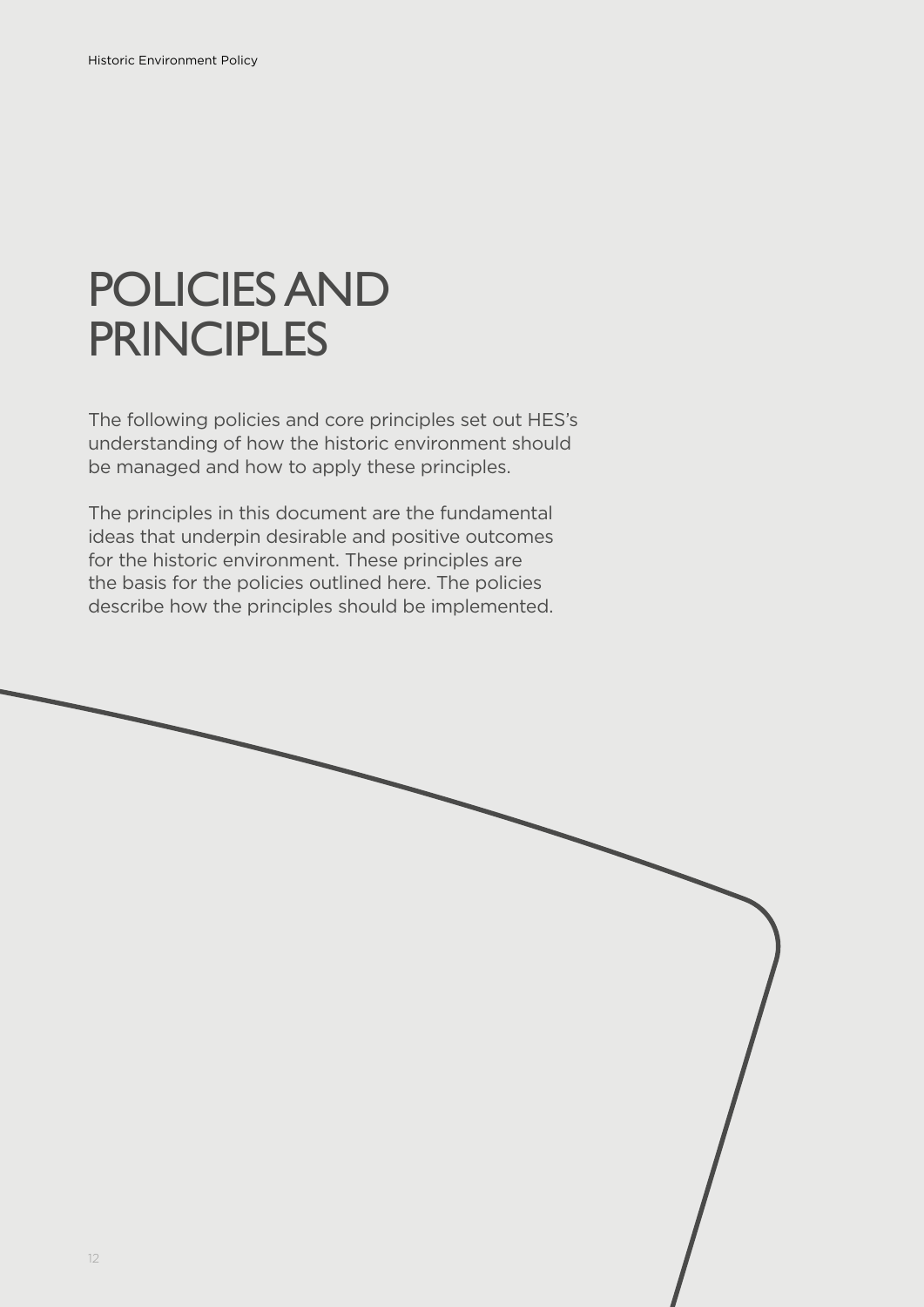### UNDERSTANDING AND RECOGNITION: POLICIES AND PRINCIPLES

#### Policy on understanding and recognition

#### HEP1

Decisions affecting any part of the historic environment should be informed by an inclusive understanding of its breadth and cultural significance.

#### Core principles on understanding and recognition

- **Recognising the cultural significance of sites and places supports good decision-making.**
- **A place must be understood in order for its cultural significance to be identified.**
- **A wide range of factors contribute to cultural significance.**
- **Knowledge and information about the historic environment is critical to our understanding of our past, present and future.**
- **The historic environment changes over time, and so does how it is understood and appreciated.**
- **Research, discussion and exchange of ideas can all contribute to our understanding of the historic environment.**
- **Understanding will improve when information is made widely available and everyone has the opportunity to contribute to knowledge of the historic environment.**

#### How these principles are applied

People have created the character, diversity and distinctiveness of the historic environment over time. It is fundamental to people's sense of belonging; it provides tangible links with the past, helps to define who we are, and shapes our lives today. The qualities an asset or place has and expresses may be rare, finite and vulnerable to change. Sometimes the value of a place becomes apparent only through the process of change.

Decisions affecting the historic environment should be based on careful consideration of cultural significance. This helps to ensure that the historic environment can be appreciated today and passed on with confidence for the future.

To understand a place's cultural significance, we have to understand the place itself. This involves thinking about its physical and material elements – how much of it has survived or how much of it has changed through time, as well as its wider context and setting. Elements of places which may not have a physical presence but which contribute to cultural significance need to be recognised. These intangible qualities include the knowledge and associations people have with a particular place; they might involve elements such as language and poetry, stories and song, and skills and traditions.

Different individuals and groups of people value places in different ways. Understanding this helps us to understand the cultural significance of places for past, present and future generations. Recognising why places are culturally significant helps to fulfil a range of social, environmental and economic needs.

Access to as much information and knowledge as possible is essential for understanding cultural significance. This knowledge should be shared. An inclusive approach takes account of different ways of looking at things and valuing them, and diverse interpretations of our past and heritage.

As a society, we recognise value in many different ways: in records in archives, pieces in museum collections or the legal protection given to some of our most valued historic places. Many other ways of recognising value are part of our everyday lives. We share local knowledge, cultural practices, the language we use and the stories we tell. The diversity of Scotland's rich cultural heritage should be celebrated in all its forms. People should have the opportunity to contribute to our understanding, and influence decision-making for the historic environment.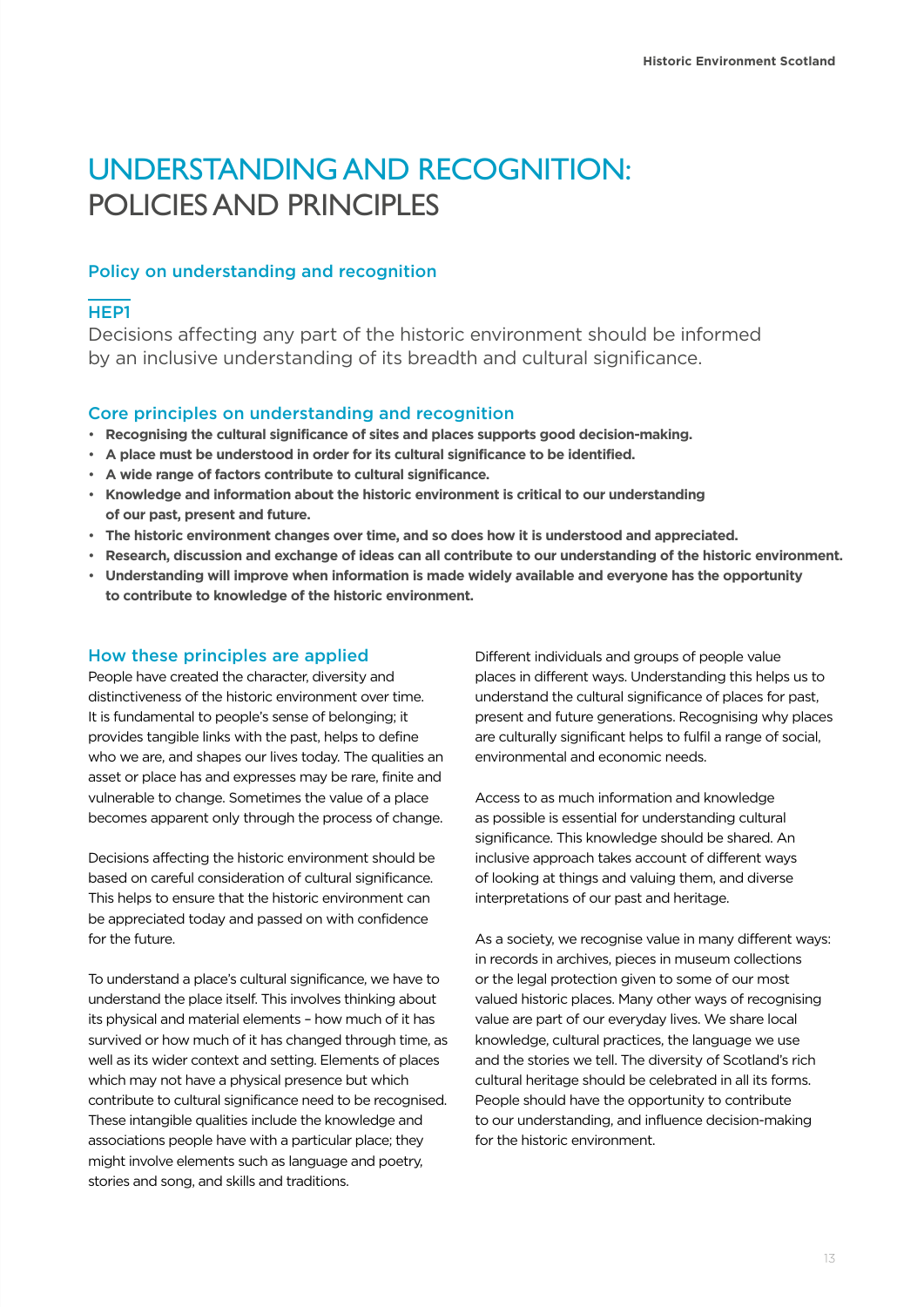### MANAGING CHANGE: POLICIES AND PRINCIPLES

#### Policies on managing change

#### HEP2

Decisions affecting the historic environment should ensure that its understanding and enjoyment as well as its benefits are secured for present and future generations.

#### HEP3

Plans, programmes, policies and strategies, and the allocation of resources, should be approached in a way that protects and promotes the historic environment.

If detrimental impact on the historic environment is unavoidable, it should be minimised. Steps should be taken to demonstrate that alternatives have been explored, and mitigation measures should be put in place.

#### HEP4

Changes to specific assets and their context should be managed in a way that protects the historic environment. Opportunities for enhancement should be identified where appropriate.

If detrimental impact on the historic environment is unavoidable, it should be minimised. Steps should be taken to demonstrate that alternatives have been explored, and mitigation measures should be put in place.

#### Core principles on managing change

- **Some change is inevitable.**
- **Change can be necessary for places to thrive.**
- **Caring for the historic environment benefits everyone, now and in the future.**
- **Good decisions take a long-term view.**
- **Good decisions reflect an understanding of the wider environment.**
- **Good decisions are well-informed, transparent, robust, consistent and proportionate.**
- **Good decisions make sure that nothing is lost without considering its value first and exploring options for avoiding its loss.**
- **To manage the historic environment in a sustainable way, its cultural significance and the cultural significance of elements within it have to be understood.**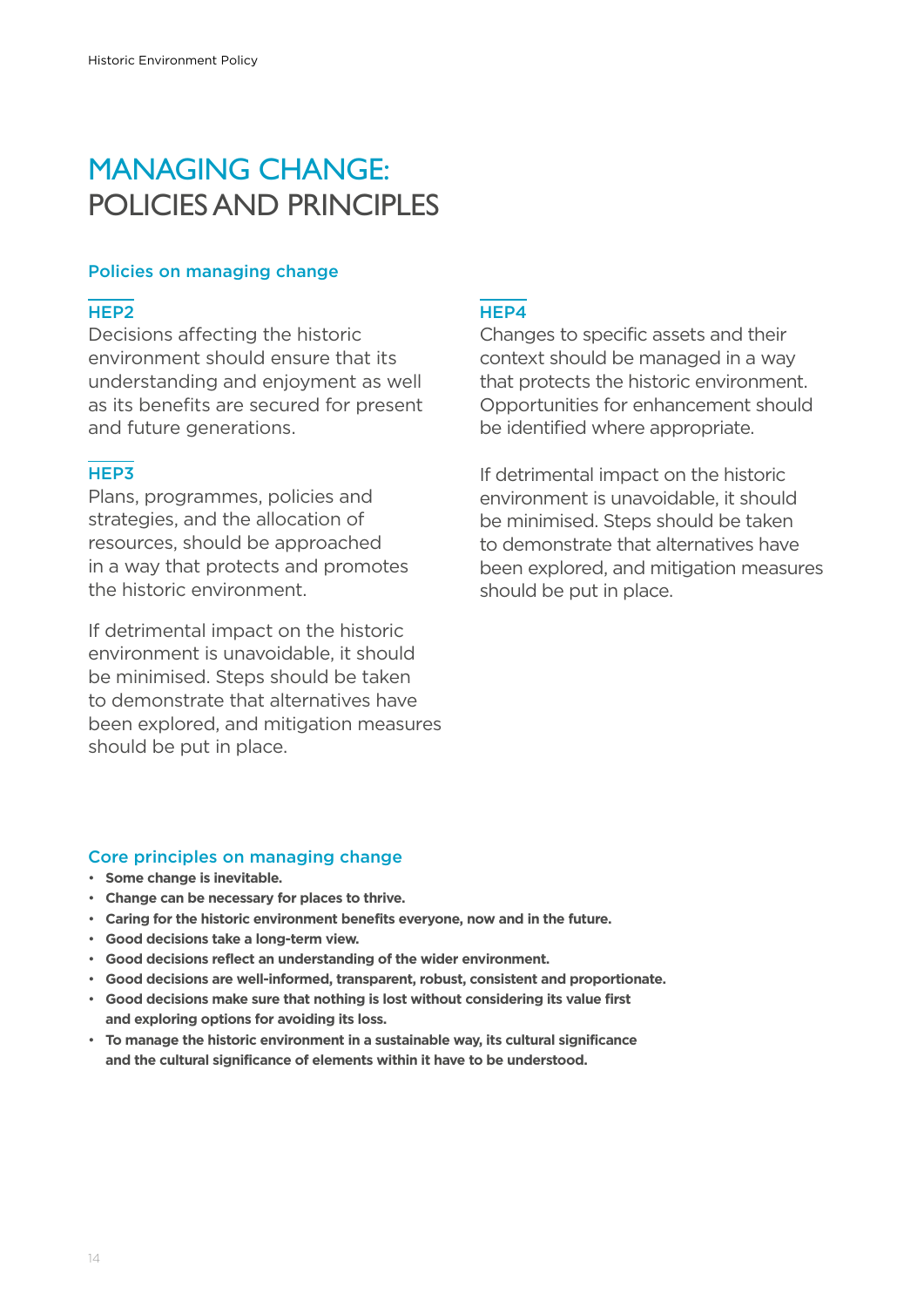#### How these principles are applied

The historic environment enhances our quality of life and is a hugely valuable social, cultural, economic and environmental resource. It is finite and much of it can't be replaced. Good management maintains the quality of this resource and secures its benefits, making sure that nothing is lost without considering its value and exploring options for avoiding its loss.

Cultural significance should be considered in order to manage change through national and local policies as well as other land use management systems. If a place has cultural significance or has the potential for important new discoveries, decision-makers need to consider this when making decisions. In the planning system, this is called a 'material consideration'.

When decisions are made that affect places of cultural significance, the focus should be on avoiding or minimising adverse impact. Wherever possible, special characteristics and qualities should be protected, conserved or enhanced. Lots of actions can contribute to this, including:

- conservation
- effective maintenance
- restoration and conversion
- land management
- sensitive use of materials
- building techniques and high-quality new design
- creative and informed approaches to new development
- robust and proportionate regulation

These principles apply to the whole of the historic environment. In some cases, sites are given legal protection through formal designations, which can bring more formal obligations. In the case of listed buildings, scheduled monuments and conservation areas, consent is required for many works.

Understanding the development of the environment through time helps to inform management decisions. It offers a longer-term perspective on issues affecting the historic environment – issues like the effect of past climate change and land management. The historic environment has to be managed in a sustainable way so that it can be understood and appreciated, and so that it can benefit present and future generations.

Before decisions are made, their impact should be understood. If there is no way of being confident about what the impact of an action will be, the only way to be certain that there will be no damage is to avoid the action. This is referred to as the precautionary principle.

Sometimes the best actions for the historic environment will not be the best actions for other interests. There will be occasions where decisionmakers need to manage conflicting needs. Potential conflicts should be identified and reduced as much as possible.

When decision-makers are considering potential changes, whether as a result of a development proposal or arising from environmental processes, they should use this general approach:

#### **Understand the historic environment**

- Understand and analyse the historic environment, context, asset or place.
- Understand the cultural significance of any affected assets or places.

#### **Understand the background for the change**

Identify and understand the nature of and reasons for the change.

#### **Understand the likely impact of proposed actions or decisions**

- Assess and predict the likely level of the impact of proposals on the historic environment, context, asset or place.
- Make the level of impact clear so that it can inform decision-making.

#### **Making decisions about impact**

- Avoid negative impact where possible.
- Minimise any impact that cannot be avoided.
- Keep intervention to a minimum.
- Ensure changes to a site or place are proportionate to its cultural significance.
- Consider less detrimental alternatives if they can deliver the same objectives.
- Identify opportunities for mitigation throughout, and as early as possible.
- Identify opportunities for furthering our knowledge and understanding where possible.

#### **Monitoring**

- Put monitoring measures in place to make sure that any mitigation has been implemented.
- Make sure measures are in place to identify any unforeseen or unintended consequences.
- Monitor the outcome and impact of the decision to provide a sound knowledge base for future policy and decision-making.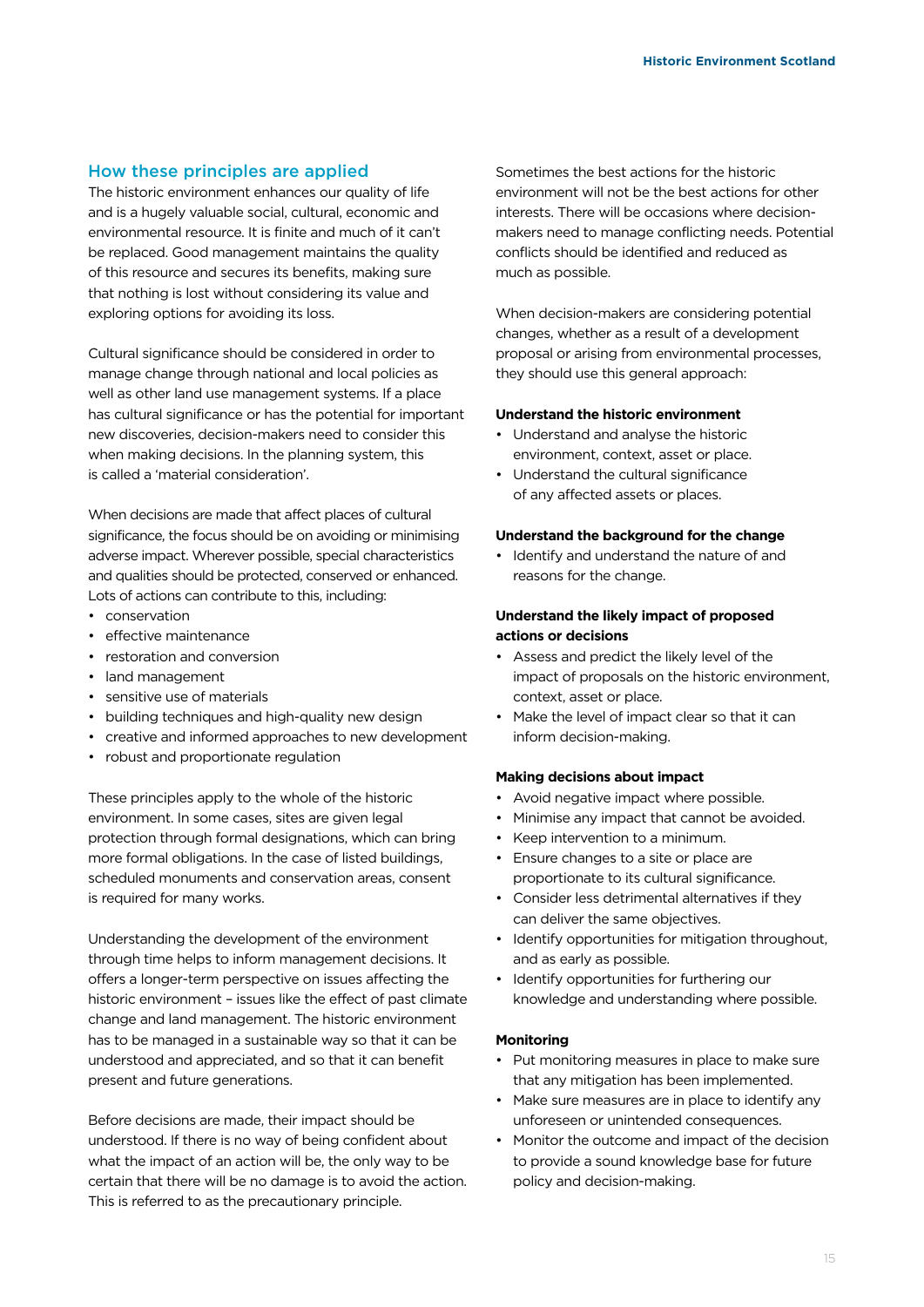### WORKING TOGETHER: POLICIES AND PRINCIPLES

#### Policies on working together

#### HEP5

Decisions affecting the historic environment should contribute to the sustainable development of communities and places.

#### HEP6

Decisions affecting the historic environment should be informed by an inclusive understanding of the potential consequences for people and communities. Decision-making processes should be collaborative, open, transparent and easy to understand.

#### Core principles on working together

- **Everyone has a stake in the historic environment and how it is looked after.**
- **Effective management is a collective effort.**
- **Effective management takes wider interests into account.**
- **Good management empowers and involves communities.**
- **Early dialogue and close collaboration lead to better outcomes.**

#### How these principles are applied

Changes to our society, climate and economy create significant challenges for the historic environment. Resources need to be managed sustainably to balance competing demands. The different ways communities and individuals place value on the historic environment should be recognised.

Effective management of the historic environment is a shared endeavour involving individuals and organisations who own, use, manage or care about heritage. People should be empowered to use their heritage to develop their communities and places in a sustainable way. We all need to work collaboratively to respond to the challenges and opportunities we are facing, to make sure the outcome is as fair as possible.

When making decisions about the historic environment, different interests need to be taken into account. Decision-makers need to consider the consequences of decisions for a range of people. In doing this, tensions and conflicts can arise. Interrelationships and areas of common ground should be identified to encourage dialogue and collaboration, rather than focusing on competing views.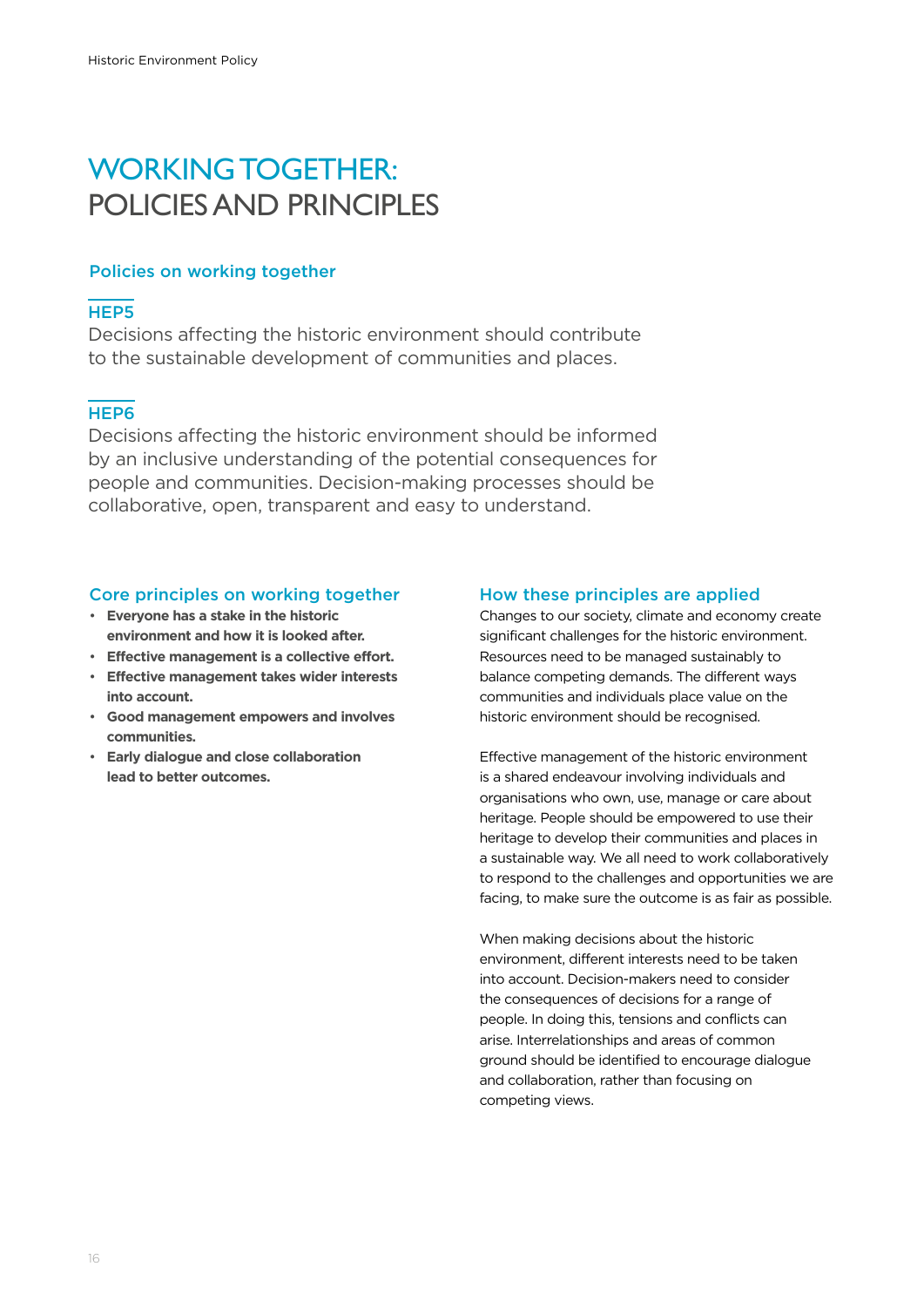## DELIVERY AND MONITORING

Good decision-making balances current circumstances with long-term aspirations. This is central to the sustainable management of the historic environment. It is a collective responsibility to ensure that we are all striking that balance.

Decision-makers should understand and monitor decisions affecting the historic environment to learn from experience and to improve future decisions. Historic Environment Scotland will monitor this policy in collaboration with other interested parties over a ten-year period until 2029.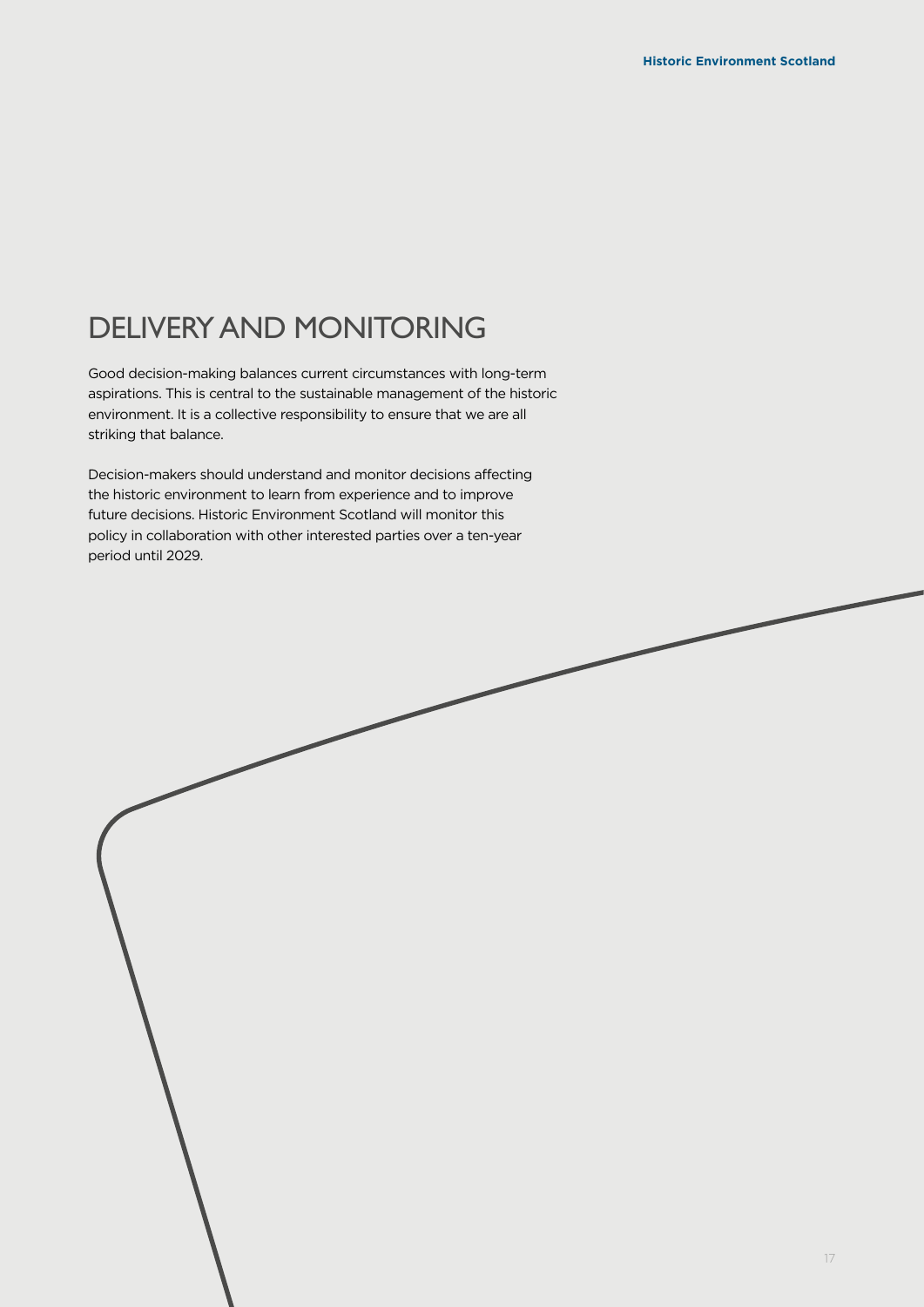### SOURCES OF FURTHER INFORMATION AND GUIDANCE

#### Strategy, policy and procedure

Our Place in Time: The Historic Environment Strategy for Scotland

Historic Environment Scotland: Designation Policy and Selection Guidance [https://www.historicenvironment.](https://www.historicenvironment.scot/designation-policy) [scot/designation-policy](https://www.historicenvironment.scot/designation-policy)

Designations application from [historicenvironment.scot/](http://historicenvironment.scot/designation-application) [designation-application](http://historicenvironment.scot/designation-application)

Historic Environment Scotland: Scheduled Monument Consents Policy [https://www.historicenvironment.](https://www.historicenvironment.scot/smc-policy) [scot/smc-policy](https://www.historicenvironment.scot/smc-policy)

Historic Environment Circular 1: Process and Procedures [https://www.historicenvironment.](https://www.historicenvironment.scot/circular) [scot/circular](https://www.historicenvironment.scot/circular)

Scotland's Archaeology Strategy <http://archaeologystrategy.scot>

#### Guidance

Managing Change in the Historic Environment guidance series

Managing Change Demolition of Listed Buildings [https://www.historicenvironment.](https://www.historicenvironment.scot/demolition) [scot/demolition](https://www.historicenvironment.scot/demolition)

Managing Change Use and Adaptation of Listed Buildings [https://www.historicenvironment.](https://www.historicenvironment.scot/use-and-adaptation) [scot/use-and-adaptation](https://www.historicenvironment.scot/use-and-adaptation)

HES case studies [https://www.historicenvironment.](https://www.historicenvironment.scot/adaptation-case-studies) [scot/adaptation-case-studies](https://www.historicenvironment.scot/adaptation-case-studies)

HES Technical advice notes (TANs), Short Guides, Inform Guides, and Practitioners Guides [https://www.historicenvironment.](https://www.historicenvironment.scot/archives-and-research/publications) [scot/archives-and](https://www.historicenvironment.scot/archives-and-research/publications)[research/publications](https://www.historicenvironment.scot/archives-and-research/publications)

Scottish Government Planning Advice Note (PAN) 2/2011: [Planning and Archaeology](https://www.gov.scot/publications/pan-2-2011-planning-archaeology/)  [www.gov.scot/publications/pan-2-](https://www.gov.scot/publications/pan-2-2011-planning-archaeology/) [2011-planning-archaeology](https://www.gov.scot/publications/pan-2-2011-planning-archaeology/) 

Scottish Government Planning Advice Note (PAN) 71: Conservation Area Management [www.gov.scot/publications/](http://www.gov.scot/publications/conservation-management-planning-advice) [conservation-management](http://www.gov.scot/publications/conservation-management-planning-advice)[planning-advice](http://www.gov.scot/publications/conservation-management-planning-advice)

#### Online resources

Historic Environment Scotland website [www.historicenvironment.scot/](https://www.historicenvironment.scot/advice-and-support) [advice-and-support](https://www.historicenvironment.scot/advice-and-support) 

Designation records and decisions – [www.portal.](https://portal.historicenvironment.scot/) [historicenvironment.scot](https://portal.historicenvironment.scot/)

Canmore: National Record of the Historic Environment www.canmore.org.uk